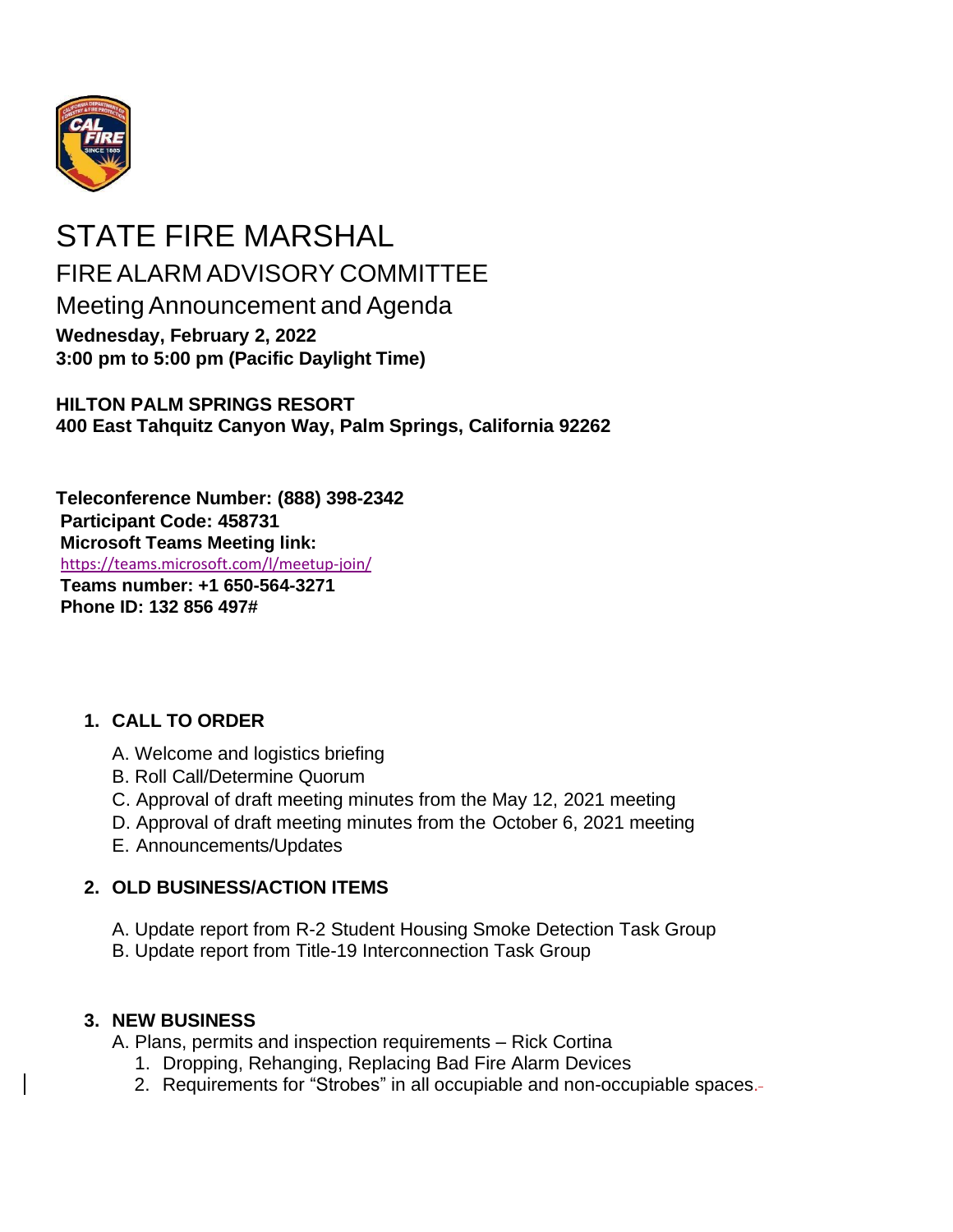- 3. Upgrade from a "Horn/Strobe" to Voice System That does not require a fire alarm panel replacement.
- 4. DSA CO Detection Requirements

## **4. OPEN FORUM**

**5. PUBLIC COMMENT**